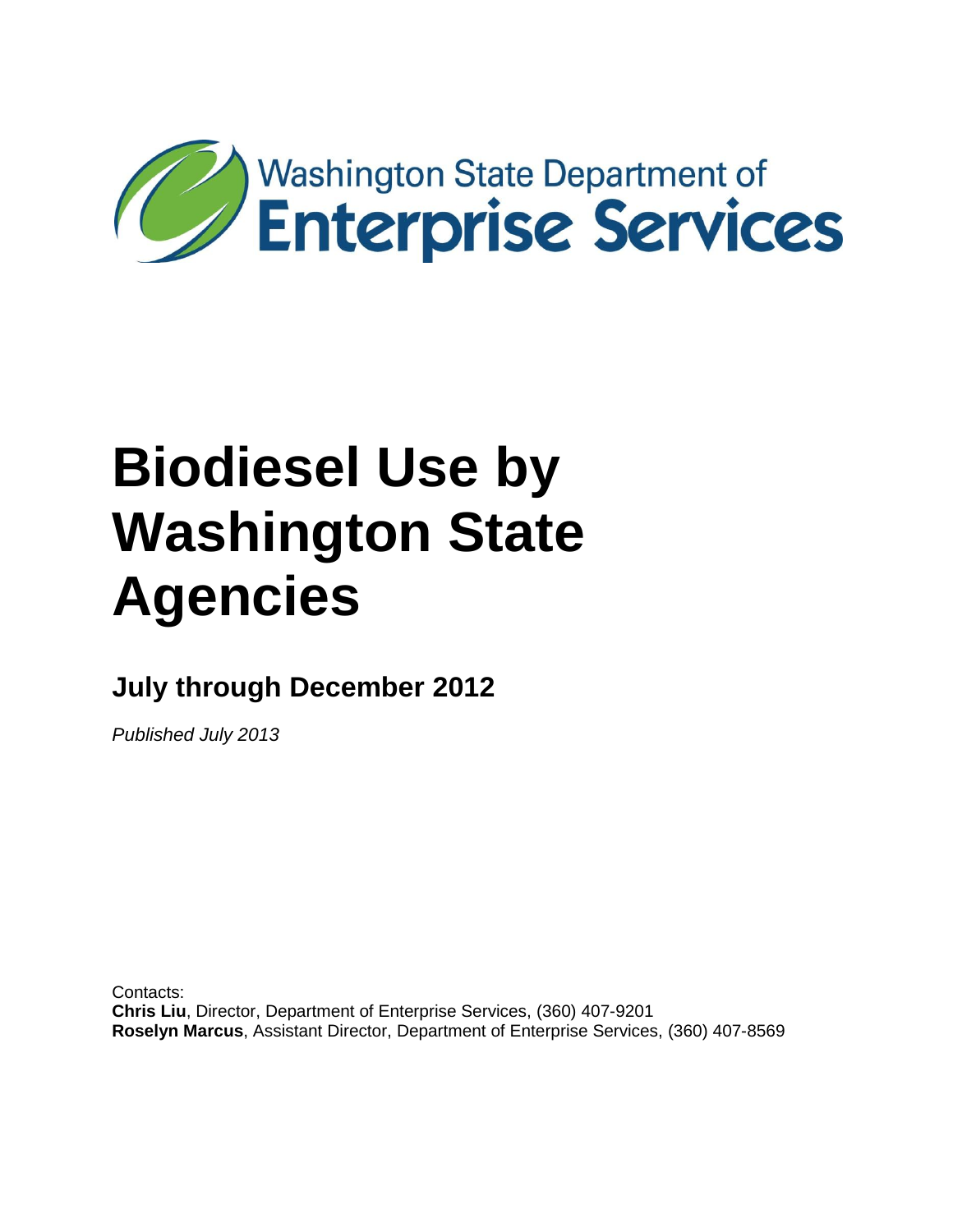July through December 2012

To accommodate persons with disabilities, this document is available in alternate formats by calling the Department of Enterprise Services at (360) 407-8059. TTY/TDD users should contact Enterprise Services via the Washington Relay Service at 711 or 1- 800-833-6388.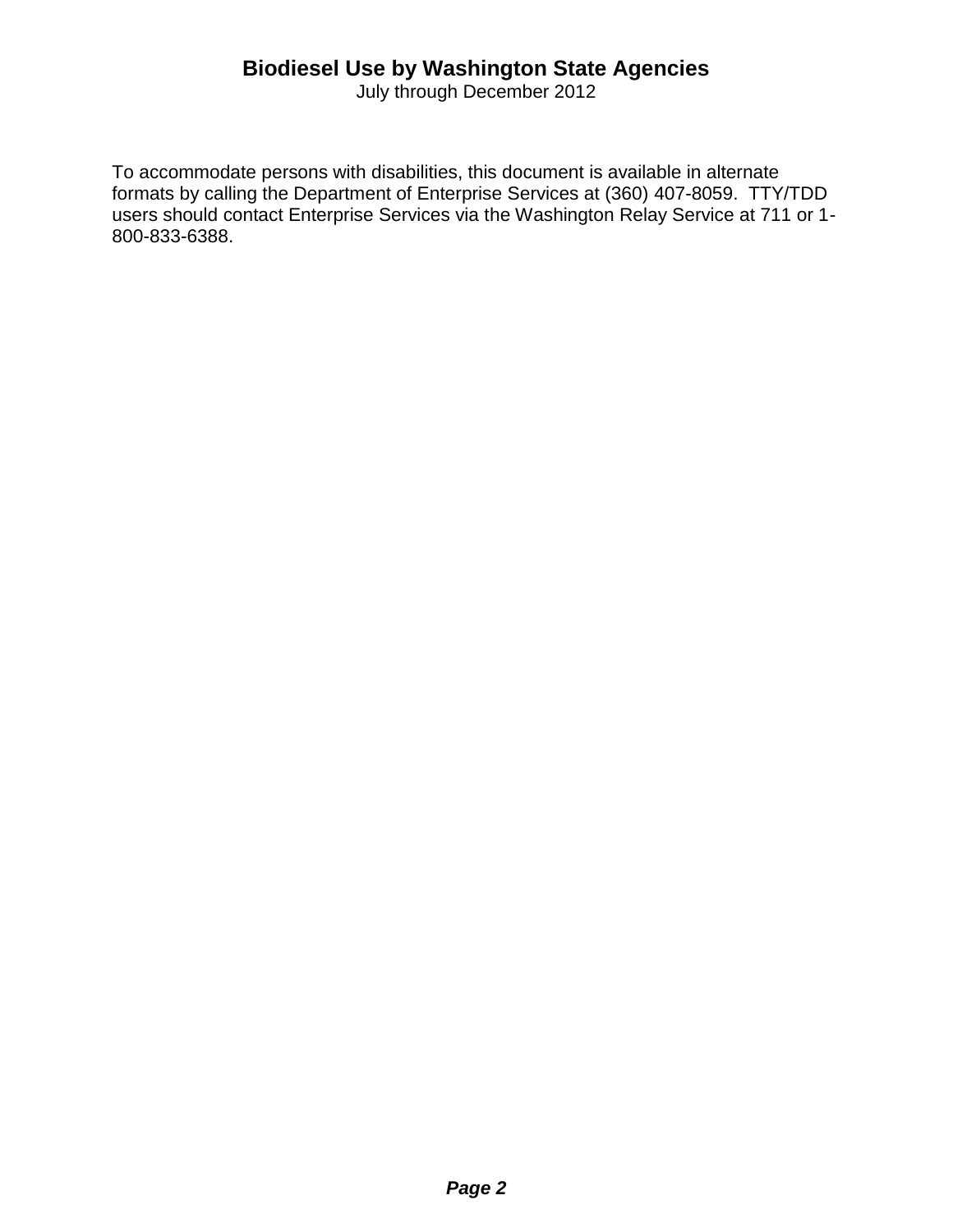July through December 2012

#### **REPORT HIGHLIGHTS**

State agencies continued to use significant amounts of biodiesel during the last six months of 2012.

- Total biodiesel purchases by state agencies under state fuel contracts were just more than 425,000 gallons for this period.
- Washington State Ferries (WSF) is the state's largest consumer of diesel fuel. WSF purchased 262,217 gallons of biodiesel, the most ever purchased for a six-month period. Fuel containing five percent biodiesel (B5) continued to be used where inline blended fuel was available. As a fleet, WSF reached an average of three percent biodiesel for the period, with B5 purchases averaging six cents cheaper than diesel. B5 fueling for the entire fleet is expected to be available in March 2013.
- Biodiesel purchased by state agencies other than WSF totaled 165,257 gallons during this six-month period. Biodiesel made up 10 percent of the diesel fuel purchased by these agencies during this period.
- The Washington State Department of Transportation (WSDOT) is the state's second largest purchaser of diesel fuel. Biodiesel made up more than 16 percent of total diesel fuel purchased in western Washington and more than five percent of total diesel fuel purchased in eastern Washington during this reporting period. The percent of biodiesel for western Washington was down from its 2011 high of 21 percent as WSDOT halted purchases of biodiesel blends above B20 to comply with federal guidelines regarding compatibility of underground storage tanks and fuel dispensers with higher blend biodiesel fuel.
- Testing continued to show no significant fuel quality issues related to biodiesel use by state agencies.

#### **BACKGROUND**

As a part of the state's efforts to reduce its dependence on foreign oil, reduce emissions, and stimulate local production and use of biodiesel, 2009 state law mandates state agencies to use biodiesel fuels to operate diesel-powered vessels, vehicles and construction equipment. Currently, the WSF system is to use a minimum of five percent biodiesel in all vessels as long as the price of a B5 biodiesel blend does not exceed the price of diesel by five percent or more. All other state agencies are directed to use a minimum of 20 percent biodiesel by total volume to operate diesel vehicles and construction equipment.

RCW 43.19.642 requires all state agencies using biodiesel fuel to file biannual reports with the Department of Enterprise Services (DES) documenting use of the fuel and a description of how any problems encountered were resolved. DES collaborates with key state agency stakeholders to prepare this report.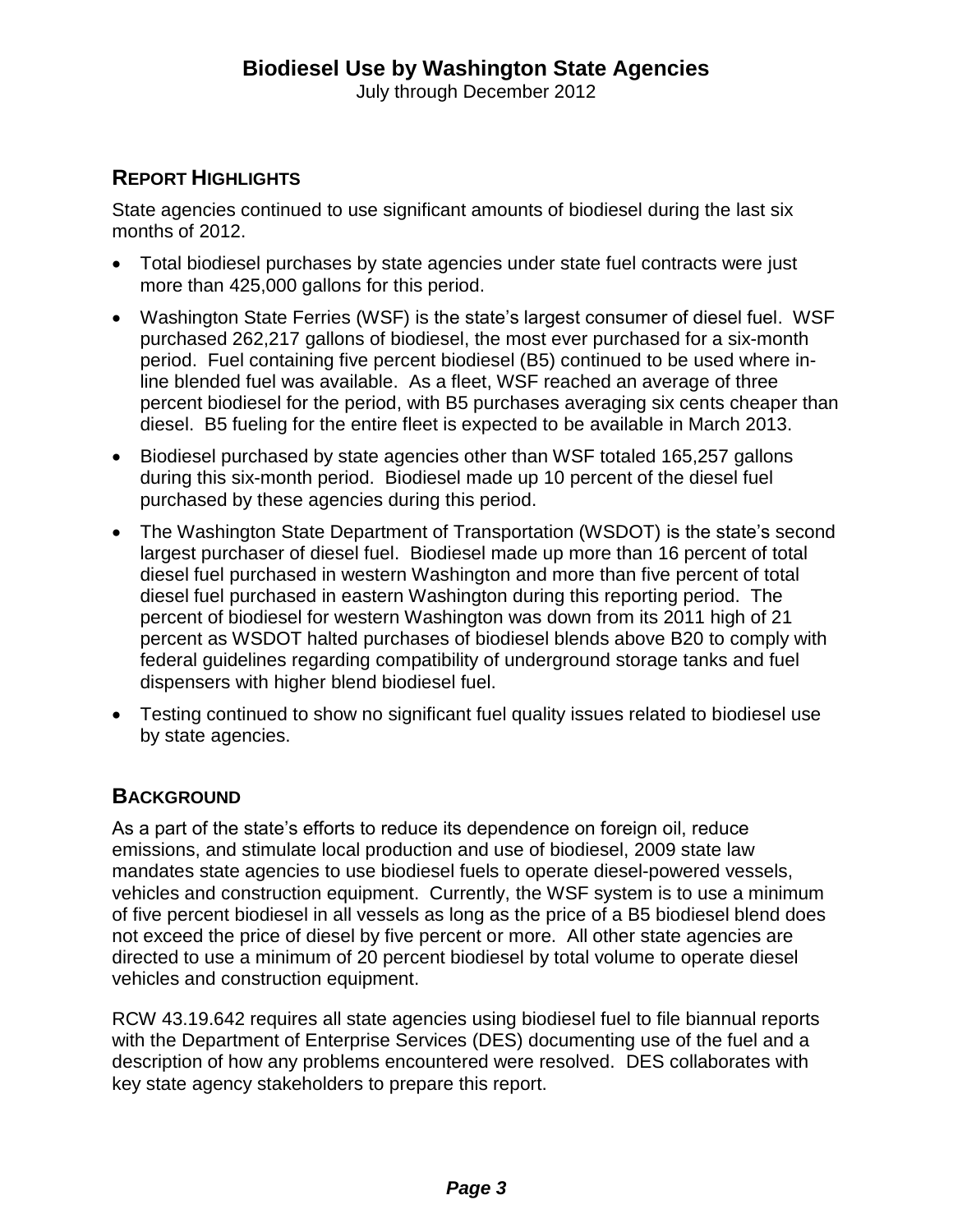July through December 2012

This report covers the period of July 1 through December 31, 2012, and focuses on bulk fuel purchased through state fuel delivery contracts. As used in this report, the term "biodiesel" means pure biodiesel (B100) unless clearly indicated otherwise. Biodiesel blends are specified by the capital letter "B" followed by the value representing the volume percentage of biodiesel, such as B5 and B20.

## **STATE BIODIESEL PURCHASES**

State agencies are required to purchase bulk fuel through the state fuel contracts, which cover gasoline, heating oil, and diesel (including biodiesel). The contracts are also used by many higher education institutions, cities, counties, school districts, and transit systems.

From July 1 through December 31, 2012, state agencies and institutions of higher education purchased 10.3 million gallons of diesel fuel through state fuel contracts. This included a total of 427,474 gallons of biodiesel. Purchases by WSF made up 84 percent of all diesel fuel and 61 percent of the biodiesel purchased during the period. Total biodiesel use by WSF held steady, as a B5 biodiesel blend continued to be the standard for vessels receiving fuel from the two locations with in-line blended biodiesel fuel. Purchases made by state agencies other than WSF for use in diesel-powered vehicles and equipment made up 16 percent of total fuel purchased and 39 percent of the biodiesel purchased on state contracts.

Biodiesel purchases by institutions of higher education are included in the data. Since those educational institutions are not required to use the state fuel contract, this report does not capture all the fuel purchased by higher education institutions during the period.

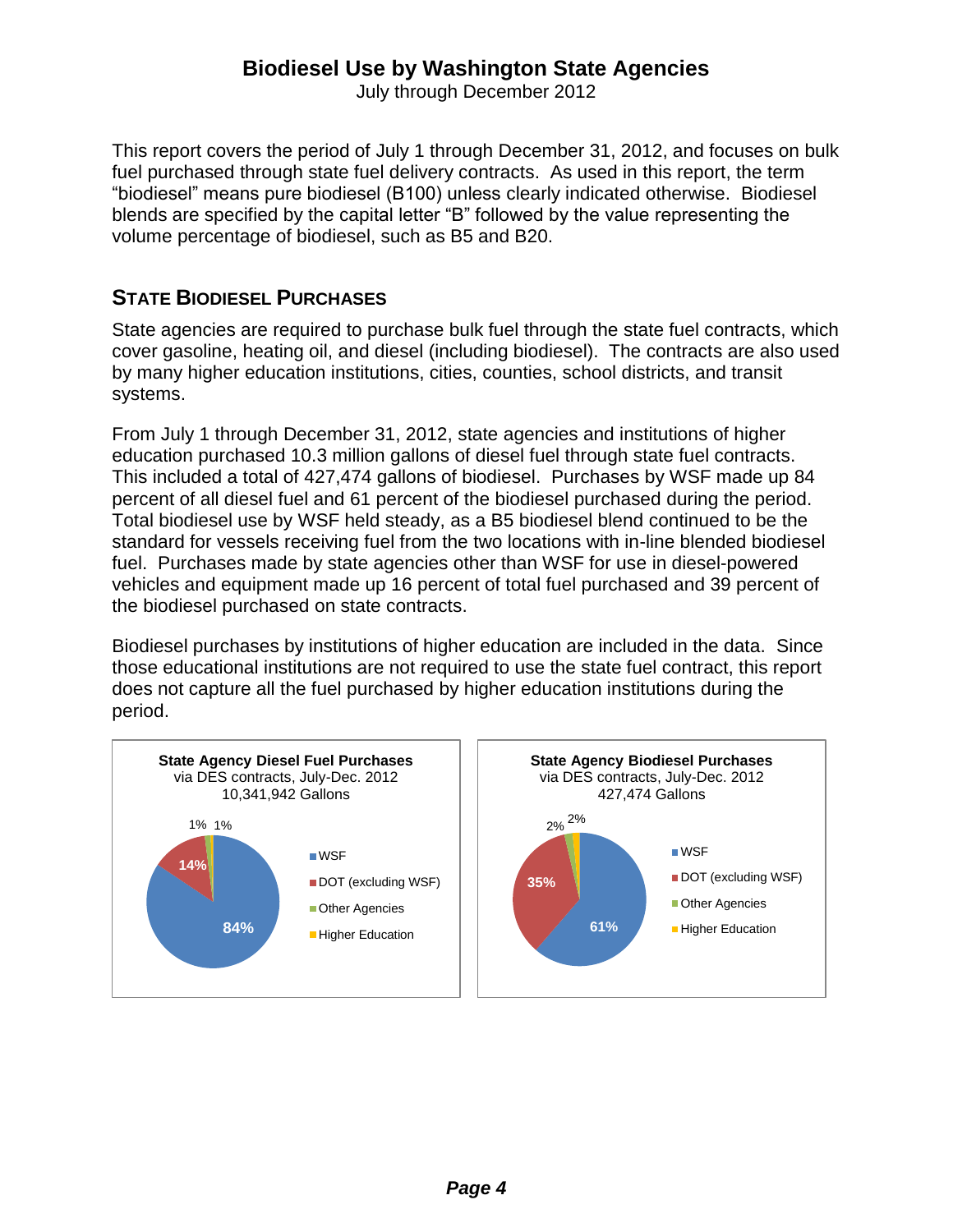July through December 2012

# **WASHINGTON STATE FERRIES (WSF) BIODIESEL USE**

- WSF purchased 262,217 gallons of biodiesel during this six-month period. This is a 17 percent increase over the 223,320 gallons purchased in the first six months of 2012 and an eight percent increase from the same period in 2011. The increase reflects the greater fuel use during the summer when the Sidney run is in operation, as well as the impact of having all three Kwa-di Tabil class vessels in operation. For the year, biodiesel purchases in 2012 totaled 485,537 gallons, which is three percent above 2011 total purchases.
- WSF continued to use in-line blended B5 for all vessels fueled by truck from the Harbor Island truck facility in Seattle. This facility accounts for about 25 percent of the total fuel used. WSF began using B5 for ferries fueling out of the Harbor Island truck terminal in August 2009.
- WSF also continued to use in-line blended B5 for all vessels fueled by truck from Anacortes. This facility accounts for about 40 percent of the total fuel used. WSF began using B5 for ferries fueling out of Anacortes in January 2011.



- The capital improvement project to build the infrastructure for blending biodiesel at the Seattle fuel pier is undergoing final testing. A 25,000-gallon biodiesel tank has been manufactured and installed along with an in-line blending system on Pier 15. If all goes as planned, ferries fueling at Pier 15 will begin using B5 on March 1, 2013. Once in operation, WSF will have access to in-line blended biodiesel at all three of its fueling locations.
- The average price paid for diesel during the period was \$3.57 per gallon; the average price paid for B5 was \$3.51 per gallon, or six cents less than diesel.
- WSF had no biodiesel-related quality or performance issues during the period.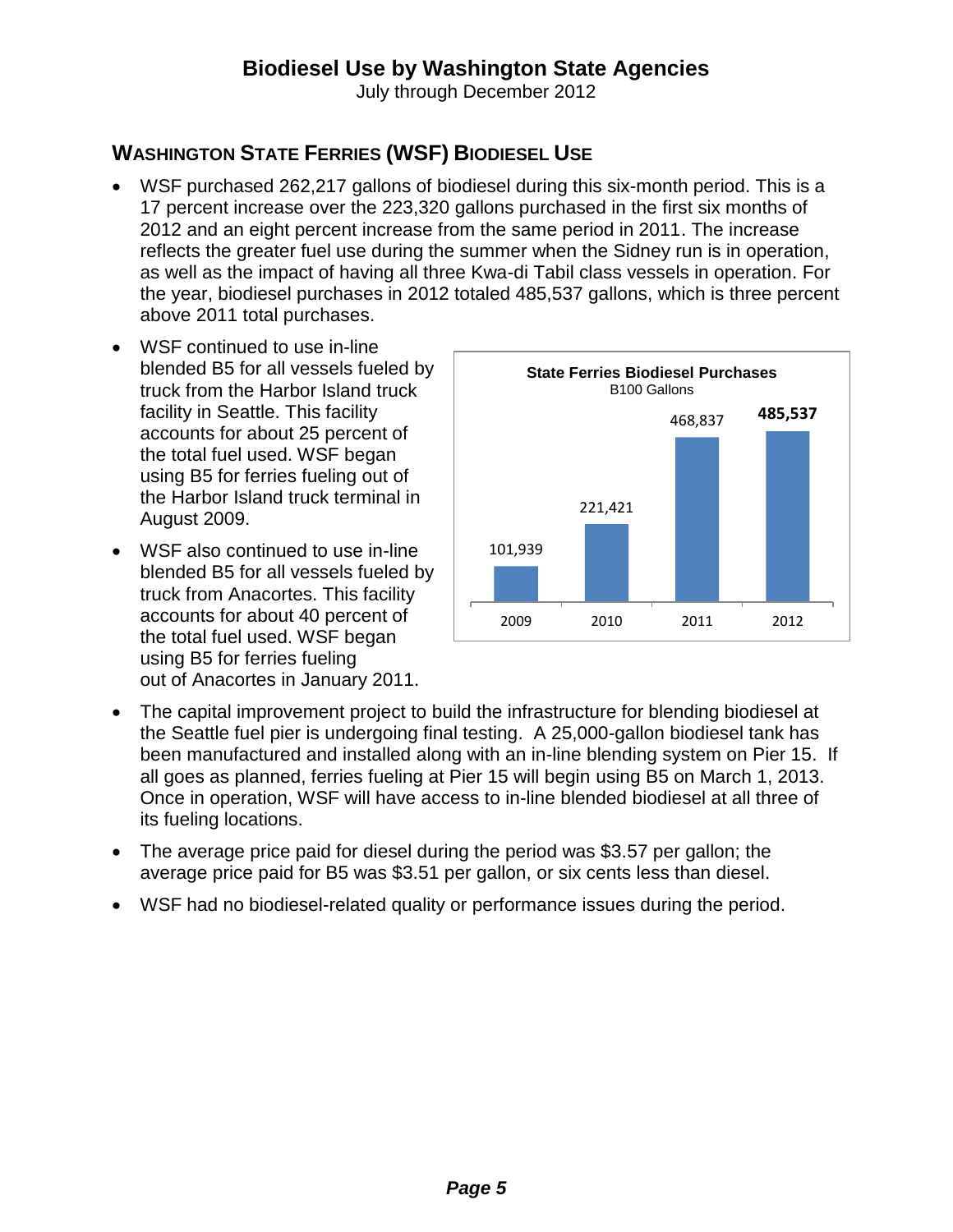July through December 2012

| <b>Time Period</b> | <b>Diesel Gallons</b> | <b>Biodiesel Gallons</b> | <b>Total Gallons</b> | <b>Biodiesel %</b> |
|--------------------|-----------------------|--------------------------|----------------------|--------------------|
| July - Dec. 2012   | 8,466,258             | 262,217                  | 8,728,475            | $3.0\%$            |
| Jan. - June 2012   | 8,283,480             | 223,320                  | 8,506,800            | 2.6%               |
| July - Dec. 2011   | 8,672,324             | 241,722                  | 8,914,046            | 2.7%               |
| Jan. - June 2011   | 8,435,352             | 227,115                  | 8,662,467            | 2.6%               |
| July - Dec. 2010   | 8,455,444             | 119,242                  | 8,574,686            | 1.4%               |
| Jan. - June 2010   | 8,459,772             | 102,179                  | 8,561,951            | 1.2%               |
| July - Dec. 2009   | 8,463,791             | 71,225                   | 8,535,016            | 0.8%               |
| Jan. - June 2009   | 8,269,302             | 30,714                   | 8,300,016            | 0.4%               |

# **LAND SECTOR USE**

State agency purchases of biodiesel for use in vehicles and equipment decreased significantly from 196,933 gallons in the first six months of 2012 to 165,257 gallons in the last six months of 2012. This decrease was due in large part to a 10 percent decrease in total fuel purchased during the period. Also a factor was WSDOT's suspension of purchases of biodiesel blends above B20 in response to federal regulations. On a percentage basis, overall state agency biodiesel purchases declined from 11.1 percent to 10.2 percent of total diesel fuel purchased under the state fuel contract.

WSDOT is the largest single purchaser of diesel fuel in the land sector. During this reporting period, WSDOT purchased 1.4 million gallons of diesel fuel, accounting for 87 percent of all diesel fuel and 90 percent of all biodiesel purchased by state agencies under the state fuel contract. WSDOT maintains a comprehensive, statewide network of fueling stations that serves the majority of the state's diesel-powered equipment and vehicles. Of the 10 other agencies purchasing diesel fuel under the state contract, only three purchased more than 10,000 gallons of bulk diesel fuel during the period. These included the departments of Corrections, Natural Resources, and Fish & Wildlife. Among the 11 higher education institutions purchasing diesel fuel off the state contract, only the University of Washington purchased more than 10,000 gallons of bulk diesel fuel during the period.

| <b>Agency</b>           | <b>Diesel Gallons</b> | <b>Biodiesel Gallons</b> | <b>Total Gallons</b> | <b>Biodiesel %</b> |
|-------------------------|-----------------------|--------------------------|----------------------|--------------------|
| <b>WSDOT</b>            | 1,256,632             | 149.502                  | 1,406,135            | 10.6%              |
| Other Agencies          | 141,095               | 8,555                    | 149,650              | 5.7%               |
| <b>Higher Education</b> | 50.904                | 7.200                    | 58,104               | 12.4%              |
| Total                   | 1,448,631             | 165,257                  | 1,613,888            | 10.2%              |

**State Agency Biodiesel Purchases (Land Sector): July to December 2012**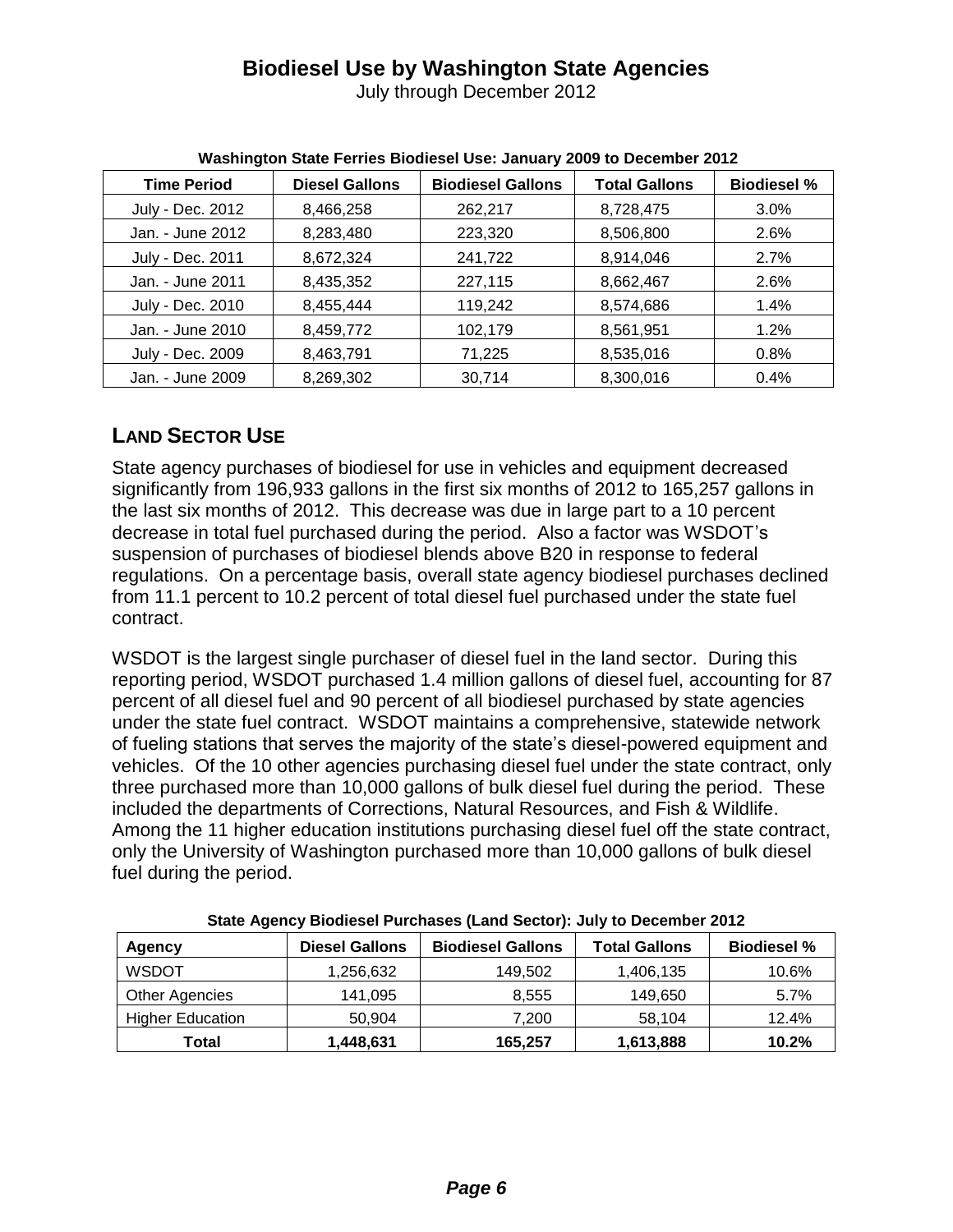July through December 2012



## **DETAILS ON WSDOT PURCHASES AND USE**

- Overall, WSDOT's total gallons of biodiesel purchased was lower than the previous six months. Biodiesel compared to total diesel volume declined from 12 percent to 11 percent. This decline in percentage was due to the continued suspension of purchases of biodiesel blends higher than B20.
	- In July 2011, EPA published final guidance for underground storage tank (UST) systems storing diesel containing greater than 20 percent biodiesel. Federal regulations (40 CFR 280.32) and biodiesel handling guidelines call for fuel tanks and systems to be made of, or lined with, materials that are compatible with the stored substance.
	- According to the U.S. Department of Energy's National Renewable Energy Laboratory (NREL) Biodiesel Handling and Use Guide, B100 will degrade, soften, or seep through some hoses, gaskets, seals, elastomers, glues, and plastics with prolonged exposure. The guide concludes that biodiesel blends of B20 or less have less of an effect on materials and very low blends of biodiesel have no noticeable effect on materials compatibility.
	- Based on these regulations and guidance, WSDOT suspended the use of biodiesel blends above B20 in May 2012. It has since worked with industry experts to assess its fuel tanks and determined that WSDOT diesel fuel tanks must be replaced to meet certification requirements to store biodiesel blends above B20. Replacement of the tanks, and in turn the resumption of purchases of higher biodiesel blends, is dependent on funding.
- WSDOT's experience with biodiesel fuels and testing of biodiesel blends up to B90 has demonstrated the importance of (1) managing biodiesel concentration based on climate and conditions, (2) greater frequency of tank cleaning and filter replacement, and (3) limiting biodiesel at sites with low fuel turn-over. WSDOT continues to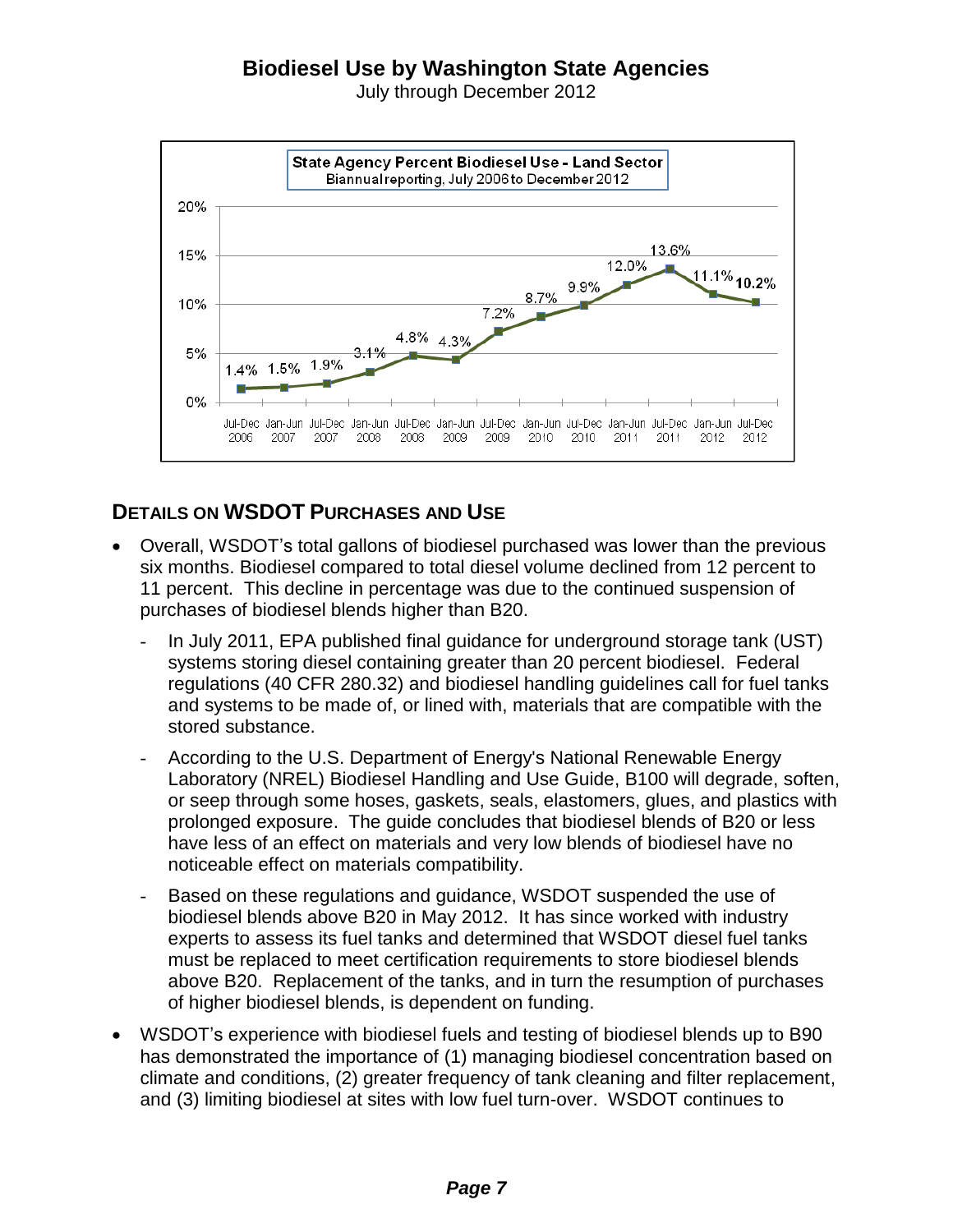July through December 2012

evaluate its diesel sites for feasibility of biodiesel use in areas that experience cold winter temperatures and at sites with lower turn-over (no fuel use for periods of four to six months or longer). In addition, WSDOT is working with fuel additive manufacturers to address fuel storage longevity and cold weather operability issues.

- In western Washington, WSDOT has 52 diesel fueling sites, with seven of these identified as sites where biodiesel fuel use is not advised. Of the 45 sites where biodiesel blends were provided, B20 was the standard fuel delivered to 87 percent of the sites. The other sites received deliveries of B20 until November when they switched to B5 or B10 for the cold weather months. For this reporting period, biodiesel averaged 16 percent in western Washington as compared to total diesel volume purchased. This is unchanged from the previous period, but down from the 21 percent the region averaged for all of 2011 when some sites were providing biodiesel blends of up to B40*.*
- In eastern Washington, WSDOT has 57 diesel fueling sites, with four of these identified as sites where biodiesel fuel use is not advised. During this period, biodiesel was provided at 53 fueling sites. From July through September 2012, 24 sites (45 percent) received B20 and 14 sites (26 percent) received B10, while the remaining 15 diesel sites did not receive deliveries. From October through December 2012, all sites received B5 or less for the cold weather months. Biodiesel averaged 5.4 percent in eastern Washington, down from the 6.6 percent the region averaged the previous six months.

| Region                 | <b>Diesel Gallons</b> | <b>Biodiesel Gallons</b> | <b>Total Gallons</b> | <b>Biodiesel</b> % |
|------------------------|-----------------------|--------------------------|----------------------|--------------------|
| Westside               | 562.321               | 109.704                  | 672.025              | 16.3%              |
| Eastside               | 694.311               | 39.798                   | 734.110              | 5.4%               |
| <b>Statewide Total</b> | 1,256,632             | 149.502                  | 1,406,135            | 10.6%              |

| WSDOT Biodiesel Purchases by Region: July 1 to December 30, 2012 |
|------------------------------------------------------------------|
|------------------------------------------------------------------|

 WSDOT continued to employ best practices for using biodiesel. Operational issues included: (1) replacing fuel dispenser filters at twice the previous rate and (2) using a more porous filter to minimize filter failure. WSDOT continues to experience higher rates of fuel injector and filter failure which may be attributable to biodiesel use.

On a percentage basis, WSDOT biodiesel purchases have significantly increased since 2007, especially in western Washington where biodiesel purchases averaged 21 percent in 2011. The lack of biodiesel availability from contractors serving eastern Washington limited WSDOT's efforts to use biodiesel fuels in that region prior to 2011.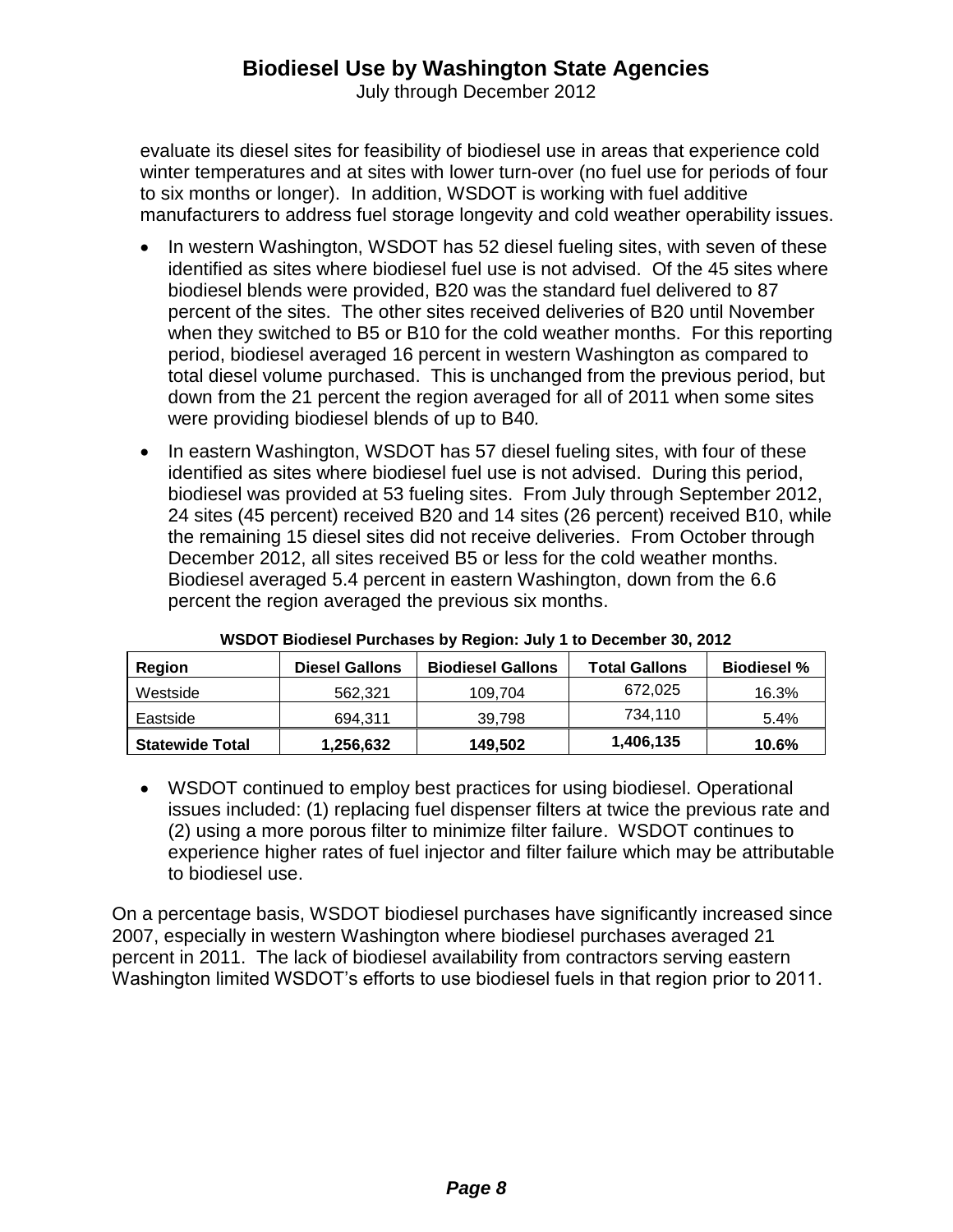July through December 2012



## **FUEL QUALITY**

Washington State Department of Agriculture (WSDA) continues to monitor the quality of diesel and biodiesel used by state agencies as part of the state's Motor Fuel Quality Program. During this reporting period, WSDA tested 188 diesel and biodiesel fuel samples and submitted 102 to the contract laboratory to test compliance with American Society for Testing and Materials (ASTM) quality standards. Samples were obtained from fuel distributors, biodiesel producers, retail outlets and WSDOT sites.

The program tested 30 samples and collected 25 for laboratory testing at WSDOT fueling locations. Three of the samples did not meet the ASTM Flash Point specification; all three samples were biodiesel blends of B7 or less.

The program evaluated 158 samples from locations other than WSDOT sites and 77 were submitted to the contract laboratory for analysis. Of the laboratory samples, 15 of the 45 diesel samples and 6 of the 32 biodiesel blend fuel samples did not meet one or more ASTM quality specifications, including specifications for Flash Point, Appearance, and Lubricity. Five of the biodiesel blend fuel samples not meeting one or more specifications were B5 fuels; one was a B50. WSDA issued Notices of Correction to all of the locations with fuels that did not meet specifications. In addition, fuel at three locations was removed from sale for excessive water in the storage tanks. WSDA is preparing notices of intent to issue a civil penalty for repeat violators.

While these fuel quality failures do not cause immediate engine problems, WSDA is watchful for any trends and will continue to work with the violators on corrective actions. Overall, WSDA did not identify any significant fuel quality issues during the period. No performance-related issues were reported to WSDA by state agencies.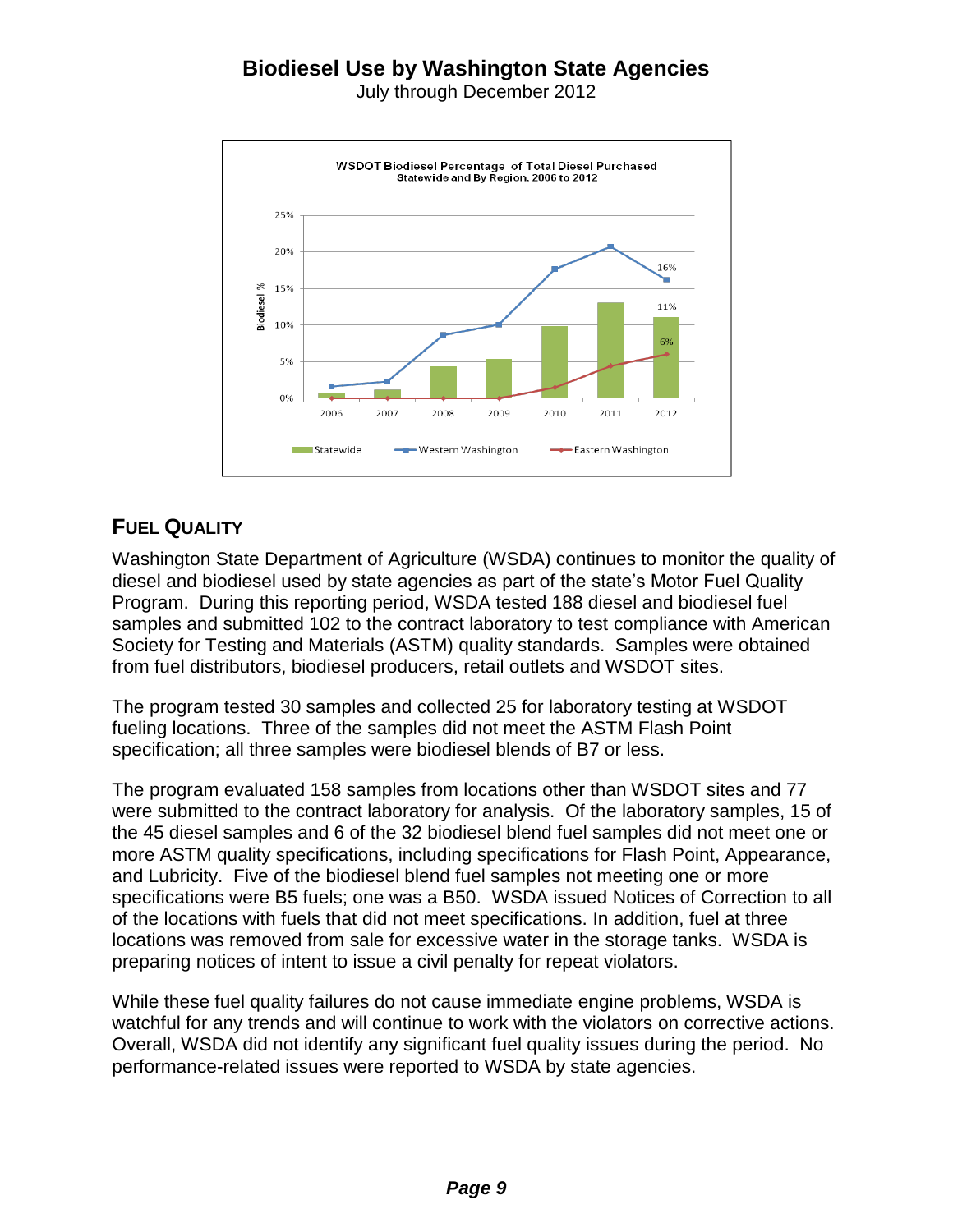July through December 2012

## **STATE CONTRACTING**

- The state bulk fuel contract (Contract #00311), which took effect May 21, 2011, continued in its second year with no significant problems to report. The contract covers all regions of the state and encompasses sixteen contracts with five contractors. Provisions of the state bulk fuel contract related to biodiesel include:
	- Biodiesel can be made from any feedstock so long as it meets ASTM specifications.
	- Contractors must provide biodiesel fuel in any percentage from B1 to B100.
	- Contractors must provide state agencies with biodiesel made from at least 51 percent in-state feedstock and/or biodiesel produced in-state.
- To determine compliance with the contract provision to primarily provide in-state sourced biodiesel, DES developed a process that includes a review of invoices or bills of lading that document the date, quantity, and source of biodiesel purchases. DES is working directly with each contractor as it refines this process. So far, data review demonstrates a compliance level above the required 51percent.
- On August 1, 2012, a new biodiesel fuel product (B5 Rack) was added to the contract with PetroCard, one of the five bulk fuel contractors. B5 has become a standard product available from fuel suppliers in Washington with its own pricing. This change provides a competitively priced product to contract customers. DES plans to work with the other four contractors to make this product available statewide but was delayed for this reporting period.
- In anticipation of the completion of the in-line blending infrastructure at Pier 15, DES and WSF worked during this period to prepare an amendment to the Seattle Harbor fuel dock contract (Contract #01108) to add biodiesel to the contract's core fuel types. The amendment is expected to include fuel quality standards and specifications and the 51 percent in-state sourced biodiesel requirement consistent with the bulk fuel contract (Contract #00311). As of the end of December 2012, negotiations were nearing completion. Fueling with B5 under this contract will increase biodiesel purchases by an estimated 400,000 gallons annually for WSF. There was no activity to report regarding the Marine Refueling Services contract (Contract #02207) this period.
- The state vehicle contracts for 2012/2013 and 2013/2014 models require trucks and vans with diesel engines to be certified to use biodiesel blends of up to B20. No issues related to this contract provision were reported to DES this period.

#### **OTHER ACTIVITIES RELATED TO BIODIESEL USE BY STATE AGENCIES**

 **Extent Practicable Rulemaking**: The Washington State Department of Commerce (Commerce) continued preliminary work in the rulemaking process to establish standards and guidelines for agency use of biofuels and vehicle electrification "to the extent practicable." The rule is to define practicability and clarify how state agencies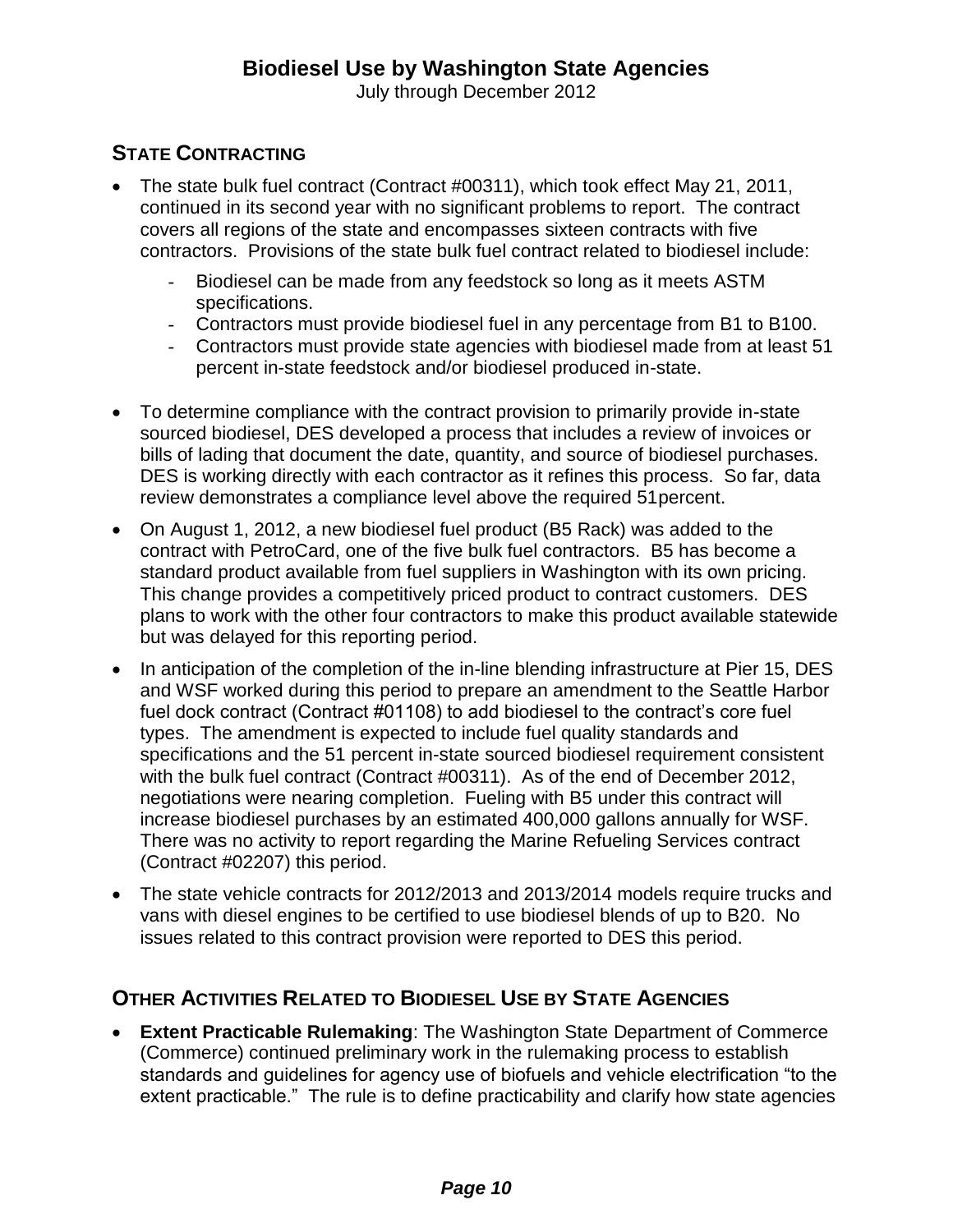July through December 2012

will be evaluated in determining whether they have met mandated goals, which include 40 percent biofuel/electricity use by June 1, 2013 and 100 percent biofuel/electricity use by June 1, 2015.

An interagency work group – which includes the Washington State University Extension Energy program and the state departments of Transportation, Agriculture, Ecology and Enterprise Services – is providing guidance to Commerce as it works to draft the rule. A public workshop to gather stakeholder suggestions and a public hearing on the proposed rule was held in April 2013.

#### **OTHER FACTORS AFFECTING BIODIESEL USE**

On the national level, biodiesel production continues at a pace to meet the minimum volumes required under the federal renewable fuels program (known as RFS2). For 2012, the minimum volume for biomass-based diesel was 1 billion gallons. Regionally, biodiesel production and use has increased. The U.S. Energy Information Administration reports four active biodiesel plants in Washington and one in Oregon. Much of the regional biodiesel produced is being sold in Oregon, where state law requires all diesel fuel sold in the state for vehicles to contain a minimum of 5 percent biodiesel by volume.

The lack of a fully functional state renewable fuel standard in Washington affects biodiesel availability in the state, but has less of an impact on availability for state agencies due to the state fuel contracts.

#### **RECOMMENDATIONS/ACTION ITEMS**

- Monitor completion of the biodiesel blending infrastructure upgrade at the Seattle fuel pier and implementation of the fuel contract amendment that will allow WSF to use biodiesel fuels throughout its fleet.
- Add new B5 Rack product to the rest of the fuel contracts to provide a competitively priced product to contract customers. Promote and monitor purchase of the new B5 product as it becomes available.
- Work with agencies, biodiesel producers, fuel contractors and fuel additive manufacturers on managing biodiesel at higher blends, especially in cold weather.
- Monitor and work to ensure state fuel contracts keep current with changes in the biodiesel and fuel markets and agency needs.
- Ensure lessons learned from state agency experience with biodiesel use are considered in the Extent Practicable rulemaking process. Consider how to integrate efforts to increase the percentage of biodiesel used by state agencies with the larger effort related to agency use of alternative fuels and vehicles.
- Continue fuel quality monitoring to ensure standards are met.